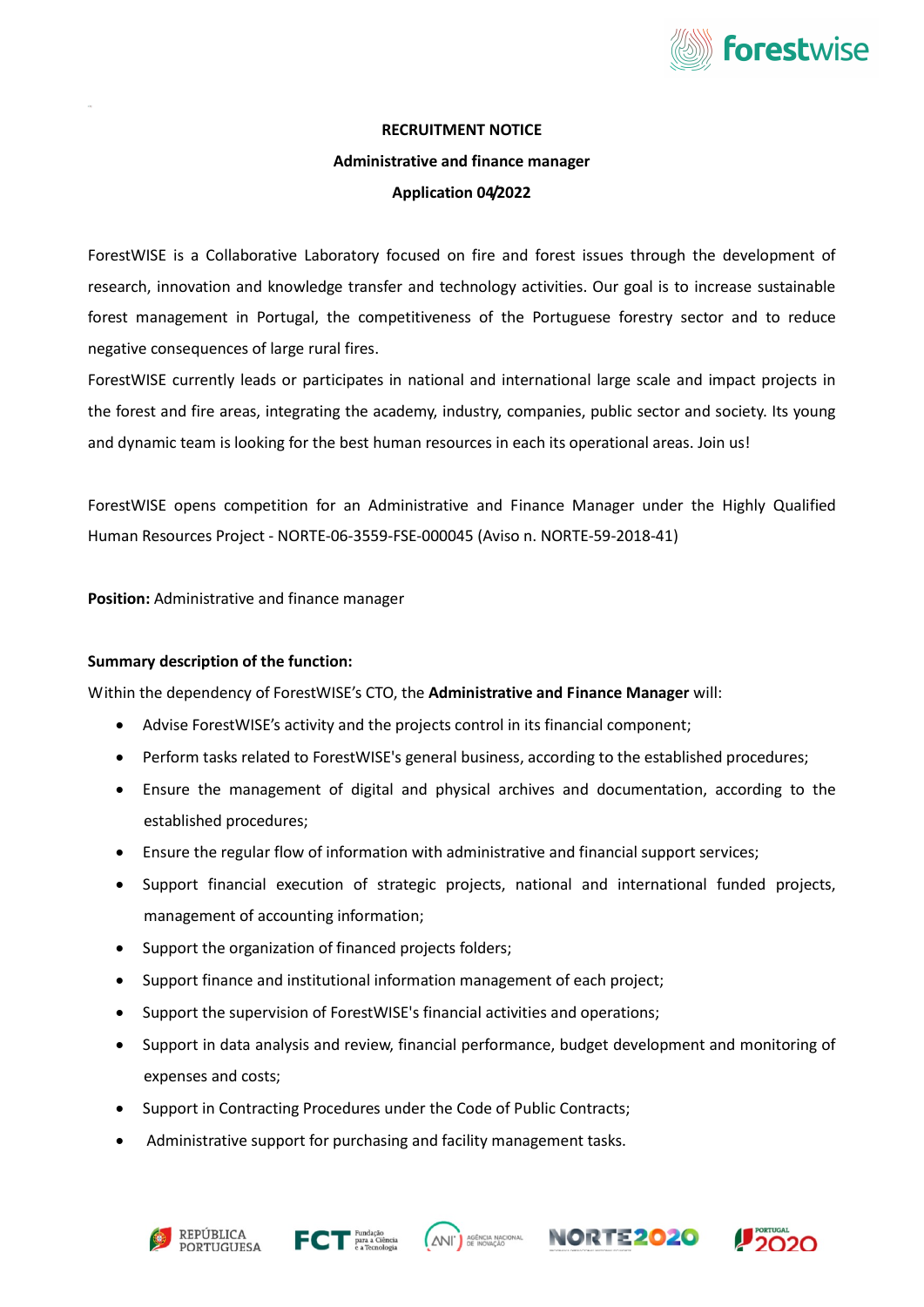

# Qualifications and experience required:

- Degree in Management, Economy, Administrative or Finance Management or other similar areas;
- Ate least, three years of professional experience in Administrative and Finance Management or Accounting or similar;
- To know effective communication, organizational and social behavior techniques;
- Understand the difference between the organization's mission, vision, and values;
- Acquirements about Office (user's perspective);
- Written and oral domain of the Portuguese and English language (C1 level of the European Common Reference Framework)

### Personal skills/ Soft Skills:

- Organization and work method abilities
- Ease of relationship with different interlocutors;
- Excellent communication and interpersonal skills;
- Excellent writing and synthesis skills;
- Proactivity and ability to identify improvements in the information flows;
- Proactivity in solving organization's daily issues;
- Availability and flexibility of schedule.

## Evaluation Criteria:

- Interview with candidates with curricular evaluation equal to or greater than 14 values
- The final classification will be the weighted average of the curriculum evaluation, which will assume a weight of 70%, and the interview, which will represent 30%
- Selection of the candidate with the best final ranking
- The jury reserves the right to decide not to select any candidate if they agree that none of the candidates has the profile required.

#### **Conditions**

The selected Administrative and finance manager will be entitled to an employment contract with a fixed annual salary between TRU 10 and TRU 22 levels according to the curriculum vitae and the experience presented and proven

Workplace: Vila Real

Immediate availability and schedule flexibility